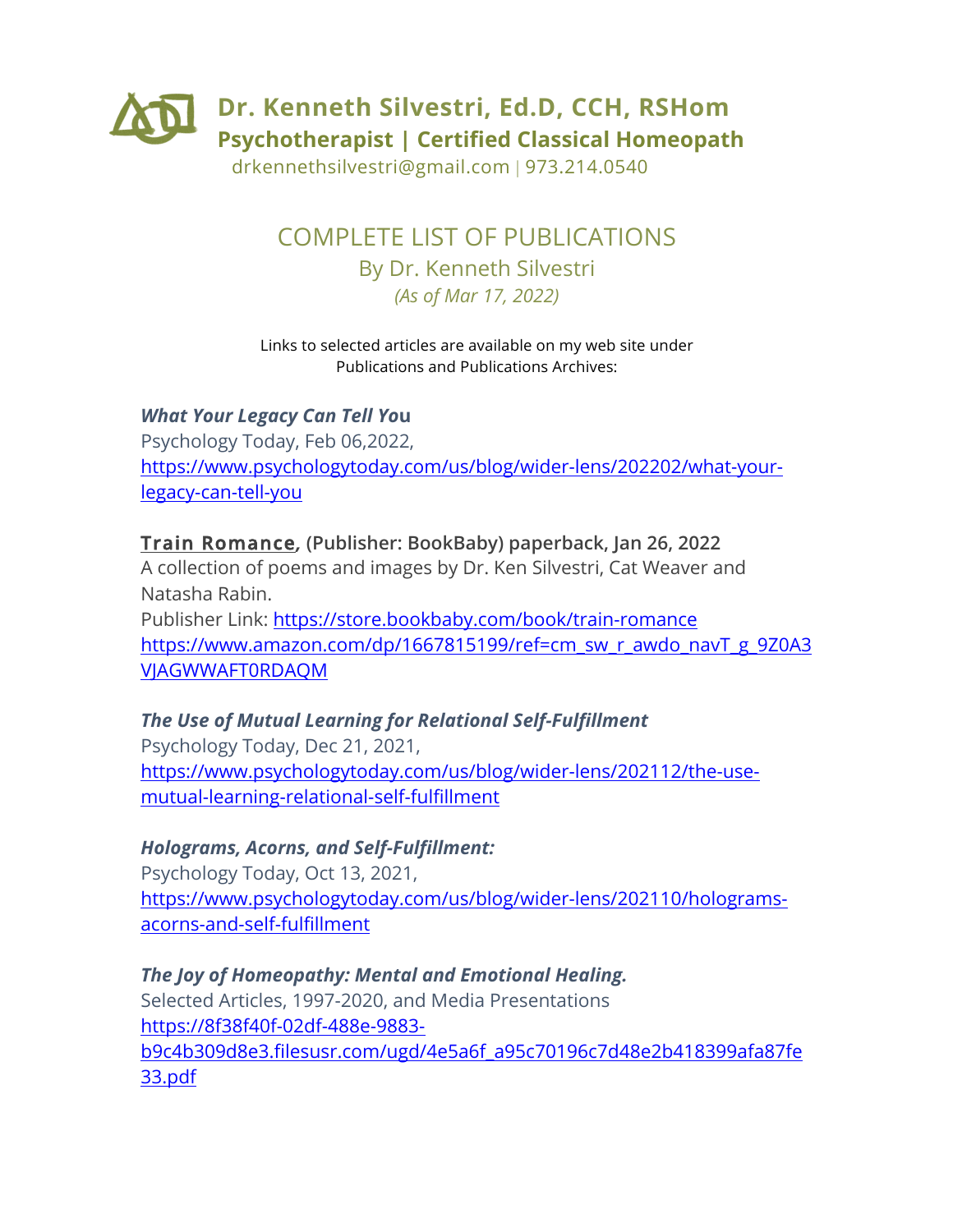#### *Legacy Poems e-Book, By Kenneth Silvestri.*

Selected Poems https://8f38f40f-02df-488e-9883 b9c4b309d8e3.filesusr.com/ugd/4e5a6f\_07f8238d0e614cef8215ee603ef1c96 6.pdf

## *The Holistic Benefits of Family Therapy: How individuality is defined by the context of our relationships.*

Psychology Today, Aug 21, 2021, https://www.psychologytoday.com/us/blog/wider-lens/202108/the-holisticbenefits-family-therapy

#### *A Post-Pandemic Perspective Using "Warm Data": A process to address our emotional and relational needs.*

Psychology Today, Jul 05, 2021, https://www.psychologytoday.com/us/blog/wider-lens/202107/postpandemic-perspective-using-warm-data

#### *Experience Walking Therapy: The value of harmonizing with nature.*

Psychology Today, Mar 07, 2021, https://www.psychologytoday.com/us/blog/wider-lens/202105/experiencewalking-therapy

#### *How to Harvest Possibilities: Learning From the Greatest A metaphorical lesson from Willie Mays.*

Psychology Today, Mar 01, 2021, https://www.psychologytoday.com/us/blog/wider-lens/202103/how-harvestpossibilities-learning-the-greatest

# *"H***ow to Widen Your Lens and become a Systemic Thinker and Communicator: in memory of Paul Byers"**

Illumination|Medium, Jan 27, 2021,

https://medium.com/illumination-curated/how-to-widen-your-lens-andbecome-a-systemic-thinker-and-communicator-in-memory-of-paul-byers-276516bba6f0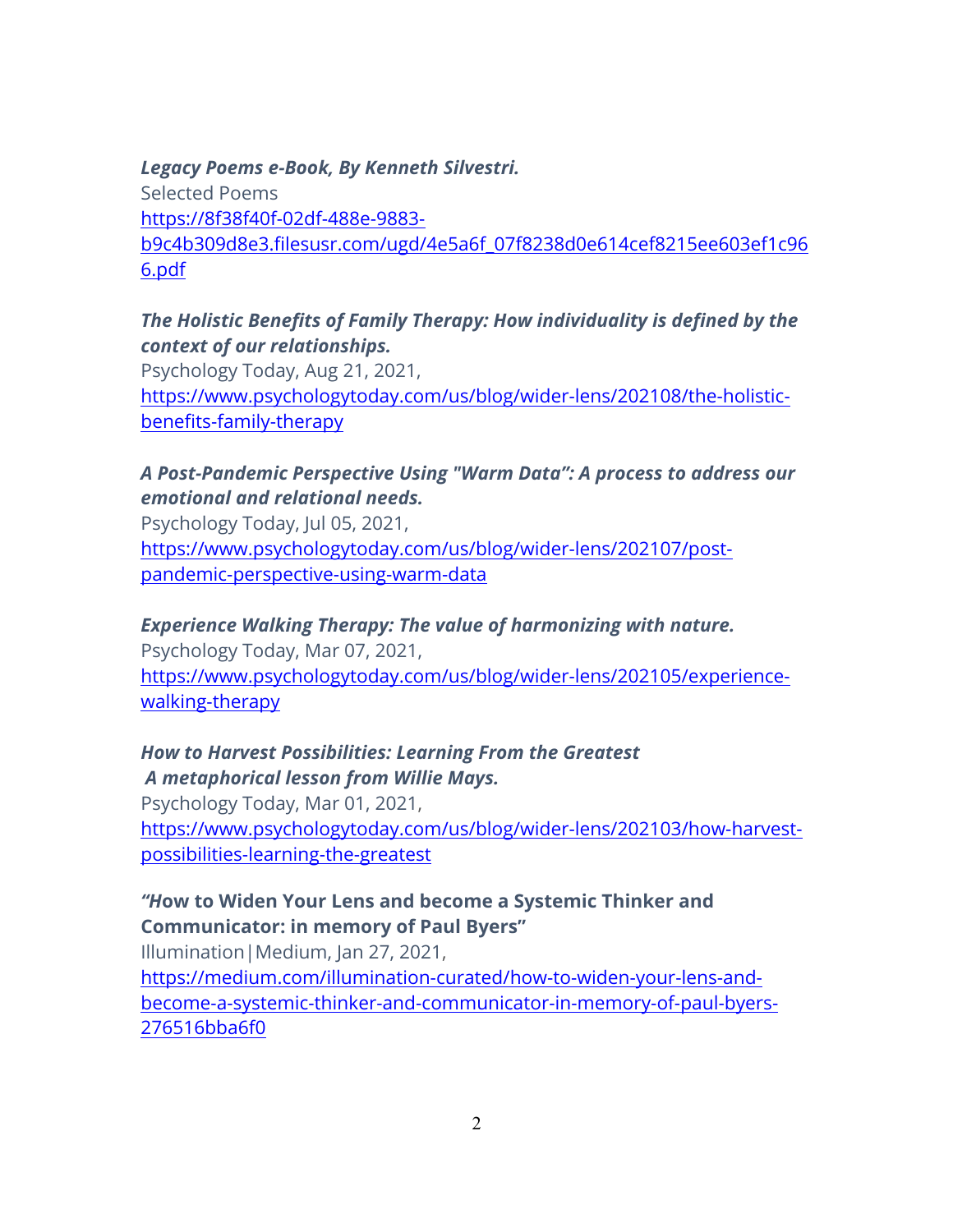# *"Weathering Paradoxes Through Poetic Healing: A courageous way to understand and soothe yourself during times of crisis."*

Psychology Today, Jan 04, 2021, https://www.psychologytoday.com/us/blog/wider-lens/202101/weatheringparadoxes-through-poetic-healing

## *"Why We Should Change the Noun "Gratitude" Into a Verb: Preparing for a Joyful Holiday in This Crazy Time."*

Psychology Today, Nov 17, 2020, https://www.psychologytoday.com/us/blog/wider-lens/202011/why-weshould-change-the-noun-gratitude-verb

#### *"Similia Similibus Curentur: The Gift of Homeopathy"*

Illumination|Medium, Nov 08, 2020, https://medium.com/illumination-curated/illumination-curated-alternativehealing-67eea34e38db

#### *"Why and How to Be Part of Public-School Changes: Time to Go Beyond the Bake Sale."*

Psychology Today, Oct 05, 2020, https://www.psychologytoday.com/us/blog/wider-lens/202010/why-and-howbe-part-public-school-changes

#### *"It Is All About Relationships: What Family Therapists Should Know and Consider About Their Approach."*

Perspectives|Family Therapy Magazine, Sept/Oct 2020, https://8f38f40f-02df-488e-9883 b9c4b309d8e3.filesusr.com/ugd/4e5a6f\_a9be13b428014dd6977d02cf264af7 5e.pdf

*"Smooth Sailing: The Freedom of Forgiveness in this time of Crisis."* Illumination|Medium, August 22, 2020, https://medium.com/illumination/smooth-sailing-the-freedom-offorgiveness-in-this-time-of-crisis-5796eb91ae55

*"Healing and Strengthening Significant Relationships: An Ecological Framework for Couples Therapy."*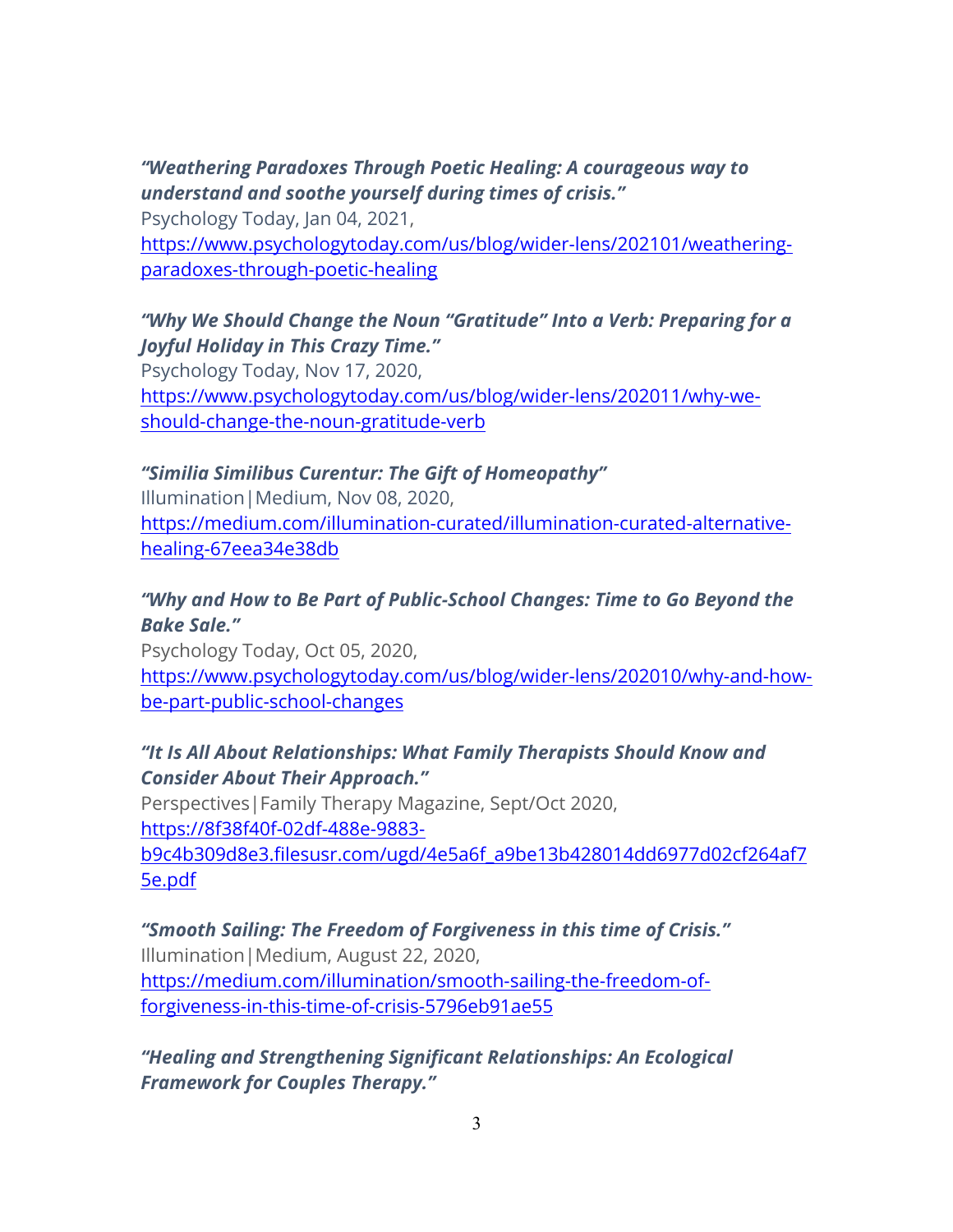Psychology Today, Aug 16, 2020,

https://www.psychologytoday.com/us/blog/wider-lens/202008/healing-andstrengthening-significant-relationships

*"How to Be in Harmony and Sustain our Interdependency. Lessons from Aikido."* Illumination|Medium, July 28, 2020, https://medium.com/illumination/how-to-be-in-harmony-and-sustain-ourinterdependency-lessons-from-aikido-3d9ef4a41ba7

*"An Ecology of Relationships. The importance of mutual learning."* Psychology Today, June 24, 2020, https://www.psychologytoday.com/us/blog/wider-lens/202006/ecologyrelationships

*"A Way to Create Needed Change: How to make and sustain a personal contribution to this time of transformation."* Psychology Today, May 24, 2020, https://www.psychologytoday.com/us/blog/wider-lens/202005/waycreate-needed-change

*"Collaboration is Contagious: The rewards of mutual learning and understanding our interdependency."* Medium, Apr 05, 2020, https://medium.com/@drkennethsilvestri/collaboration-is-contagioustherewards-of-mutual-learning-and-understanding-our-interdependency-62a5393228ec

*"The Map Is Surely Not the Territory: Implications of what we can learn from COVID-19."* Psychology Today, Mar 16, 2020, https://www.psychologytoday.com/us/blog/wider-lens/202003/the-map-issurely-not-the-territory (Ongoing Column, #17)

*"Double Binds: Damned If You Dare and Damned If You Don't," Psychology Today,* Feb 09, 2020, https://www.psychologytoday.com/us/blog/widerlens/202002/double-binds-damned-if-you-dare-and-damned-if-you-dont (Ongoing Column, #16)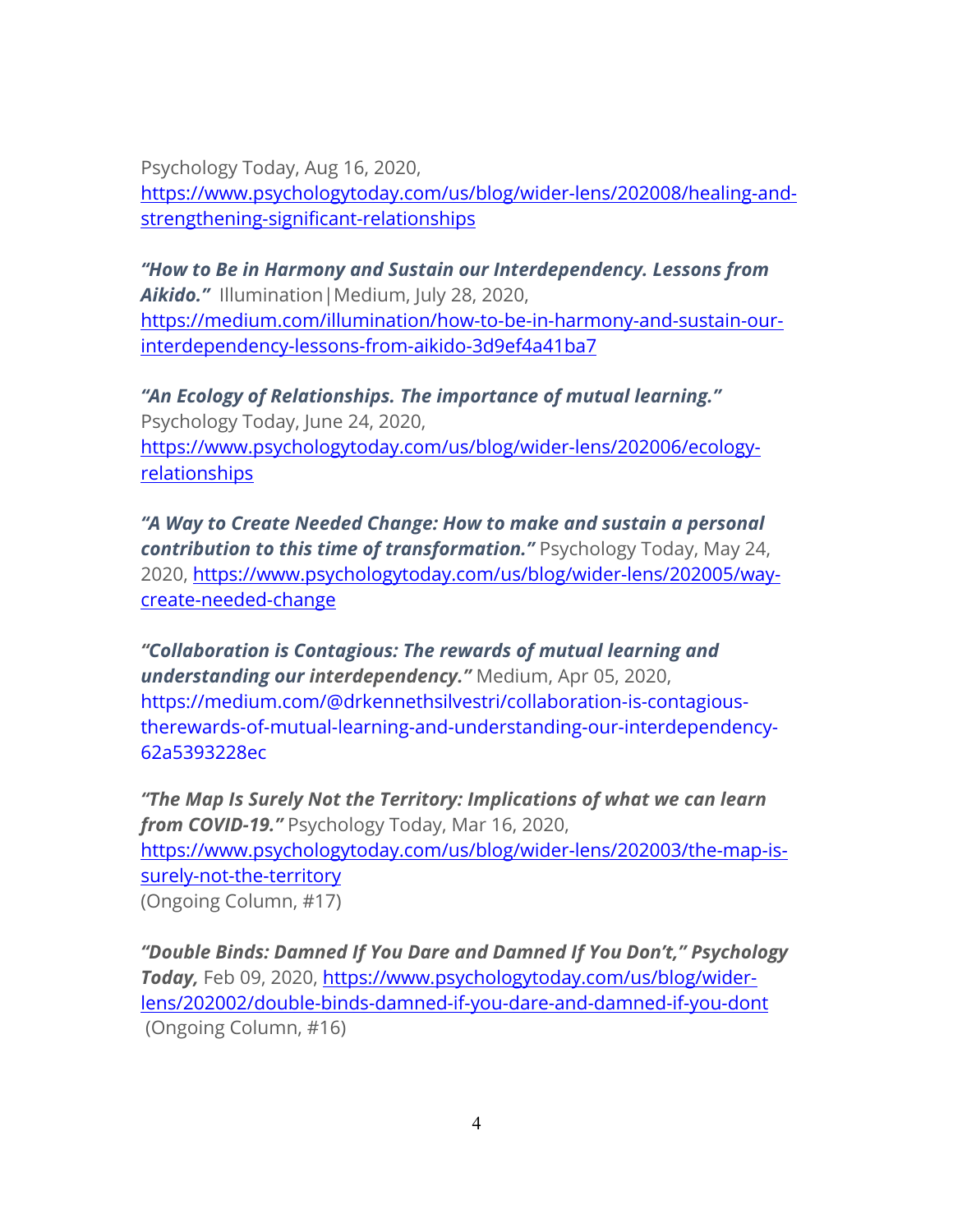*"Dealing with Stress: More than ever, it is time to take care of ourselves and each other," Homeopathy Today,* Winter 2019-2020, pp 40-41.

*"Be Inspired to Stretch Your Perceptual Edges," Psychology Today,* Dec 30, 2019, https://www.psychologytoday.com/us/blog/wider-lens/201912/beinspired-stretch-your-perceptual-edges (Ongoing Column, #15)

*"Surely, We Need Not Only to Be in Harmony But to Sustain it," Psychology Today,* Dec 01, 2019, https://www.psychologytoday.com/us/blog/widerlens/201912/surely-we-need-not-only-be-in-harmony-sustain-it, (Ongoing Column, #14)

*"Ditch Linear Thinking" Psychology Today,* Oct 20, 2019, https://www.psychologytoday.com/us/blog/wider-lens/201910/ditch-linearthinking, (Ongoing Column, #13)

*"Overcoming Doubt, Understanding How It Comes About" Psychology Today,*  Sept 04, 2019, https://www.psychologytoday.com/us/blog/widerlens/201909/overcoming-doubt-understanding-how-it-comes-about(Ongoing Column, #12)

*"Walking the Path of the Beginner's Mind" Psychology Today,* July 31, 2019, https://www.psychologytoday.com/us/blog/wider-lens/201907/walking-thepath-beginner-s-mind(Ongoing Column, #11)

*"Who Do You Think You Are?" Psychology Today,* June 30, 2019, https://www.psychologytoday.com/us/blog/wider-lens/201906/who-do-youthink-you-are(Ongoing Column, #10)

*"The Tao of Self-Fulfillment: A systematic to better connect to our world," Psychology Today,* June 03, 2019, https://www.psychologytoday.com/us/ blog/wider-lens/201906/the-tao-self-fulfillment (Ongoing Column, #09)

*"The Ecology of Improvisation: A way of mutual learning," Psychology Today,*  May 01, 2019, https://www.psychologytoday.com/us/blog/widerlens/201904/the-ecology-improvisation (Ongoing Column, #08)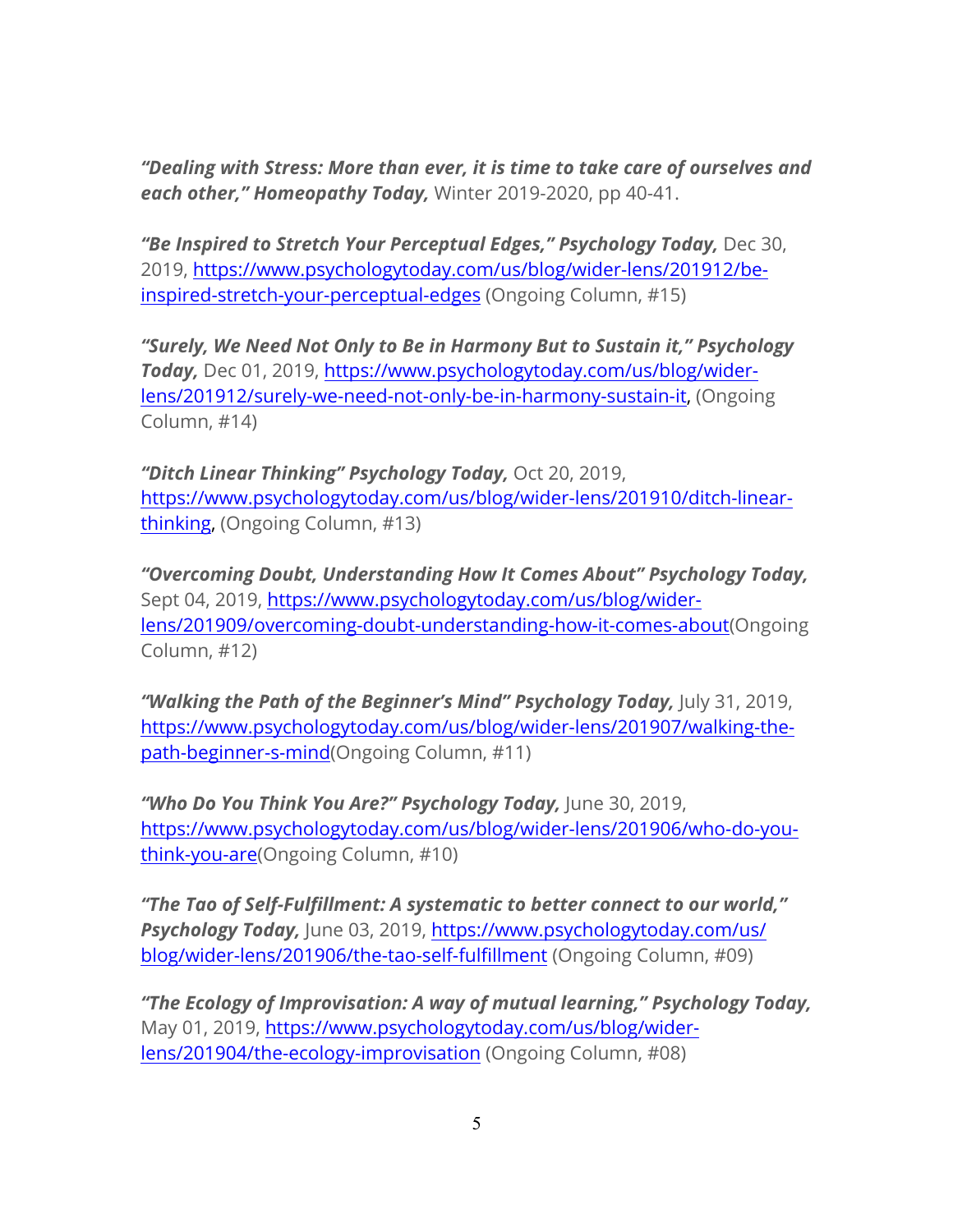*"Change Is Always Changing: Revisit how to create new possibilities," Psychology Today,* April 01, 2019, https://www.psychologytoday.com/ us/blog/wider-lens/201903/change-is-always-changing (Ongoing Column, #07)

*"The Ecology of Breathing: Enhancing Your Cuddle Hormone," Psychology Today,* March 03, 2019, https://www.psychologytoday.com/us/blog/widerlens/201903/the-ecology-breathing-enhancing-your-cuddle-hormone (Ongoing Column, #06)

*"Love: The Word is Not the Thing," Psychology Today,* January 28, 2019, https://www.psychologytoday.com/us/blog/wider-lens/201901/love-theword-is-not-the-thing (Ongoing Column, #05)

*"Yes! Our World is Complex, But What Does That Mean?" Psychology Today,*  December 28, 2018, https://www.psychologytoday.com/us/blog/widerlens/201812/yes-our-world-is-complex-what-does-mean (Ongoing Column, #04)

*"'Tis the Season for Forgiveness," Psychology Today,* November 19, 2018, https://www.psychologytoday.com/us/blog/wider-lens/201811/tis-theseason-forgiveness (Ongoing Column, #03)

*"Stress and the Organic Health Food Store," Psychology Today,* October 28, 2018, https://www.psychologytoday.com/us/blog/wider-lens/201810/stressand-the-organic-health-food-store (Ongoing Column, #02)

*"How to Have a Wider Lens," Psychology Today,* October 8, 2018, https://www.psychologytoday.com/us/blog/wider-lens/201810/how-havewider-lens (Ongoing Column, #01)

**A Wider Lens: How to See Your Life Differently***,* **(A Wider Lens Publication: Nyack, New York), 2018**

**"The Consequences of Being Positive," Tuxedo Park Magazine, June/July** 2018, p. 23 (Ongoing Column, #11)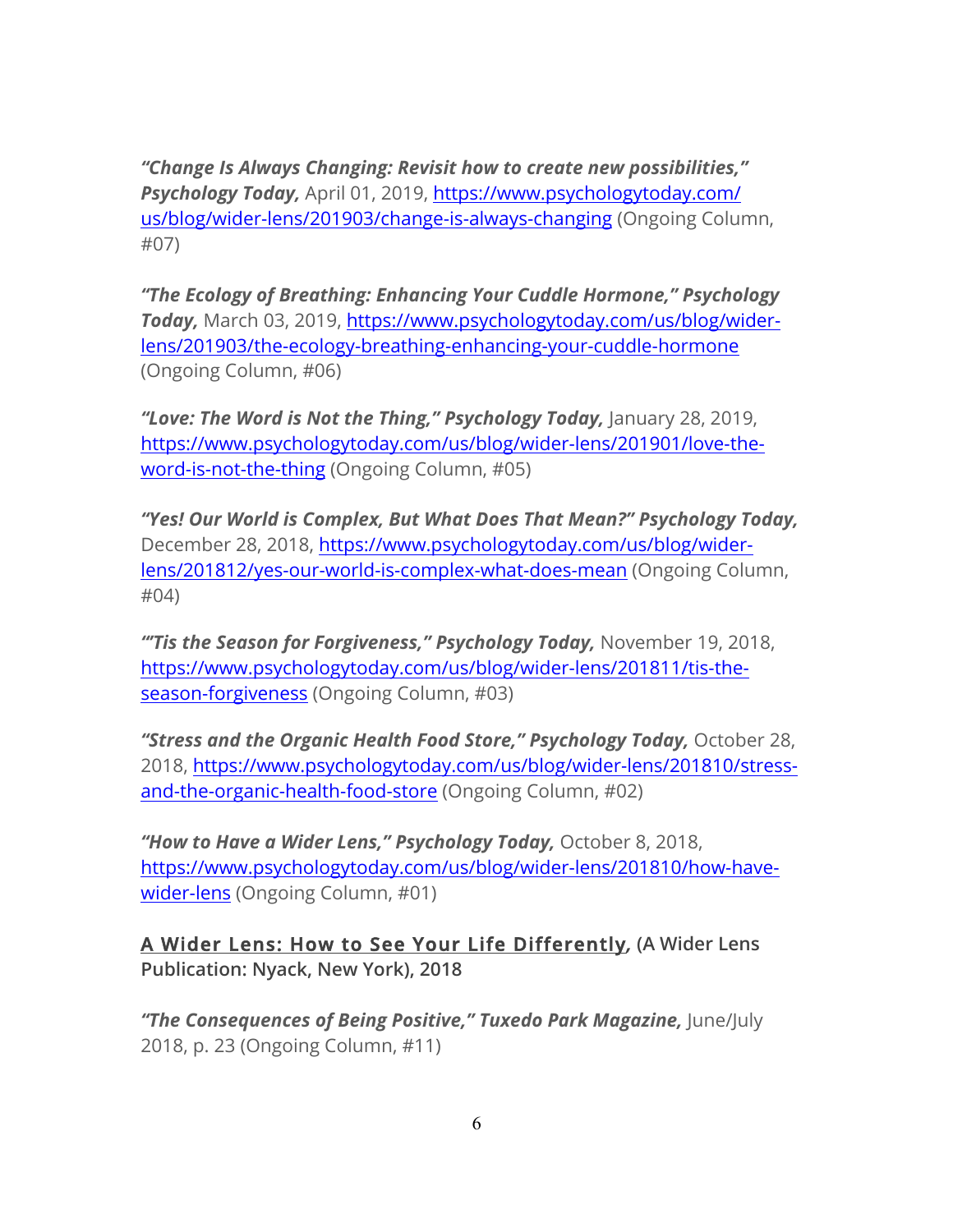*"The Difference Between Being a Partner or a Collaborator," ," Tuxedo Park Magazine,* April/May 2018, p.14 (Ongoing Column, #10)

*"A Systemic and Ecological Basis for Homeopathy," Homeopathy in Practice,*  Autumn/Winter 2017, p.21 *Also published in HOMEOPATHY FOR EVERYONE, Nov. 2019*

*"Love: The Word Is Not Necessarily What We Think It IS," Tuxedo Park Magazine,* February/March 2018, p.14 (Ongoing Column)

*"Self-Fulfillment," Tuxedo Park Magazine,* Holiday 2017, p.14 (Ongoing Column)

*"The Fate of My Maternal Side,"* Editors Choice Award for the Allen Ginsberg Poetry Contest, Paterson Literary Review, Vol.46, 2018

*"Attention Deficit Disorder: It's Not Just a kid Problem," Homeopathy Today,* Autumn, 2017 pp. 18-23

*Living Life in an Evolving Context and the Ecology of Self*, in Monika Jaworska-Witkowska and Bateson, Nora, Eds., *AFTER GREGORY BATESON: TOWARDS A NEW DISCOURSE AND APPLICATIONS,* Rocznik Naukowy Kujawsko-Pomorskiej Szkoły Wyższej w Bydgoszczy: Poland, 2017

*"Sundays as a Child," Paterson Literary Review, Issue #45,* Spring 2017

*"Mindfulness: Having a Beginners Mind," Tuxedo Park Magazine,* Spring 2017 (Ongoing Column #7)

Review of Nora Bateson's Book, *"Small Arcs of Larger Circles: framing through other patterns," Journal of Systemic Therapies, June*, 2017

*"Self-Fulfillment through the Integration of Homeopathy, Coherent Breathing and Qigong," Homeopathy in Practice*, the Journal of the Alliance of Registered Homeopaths in the United Kingdom, winter/spring. 2017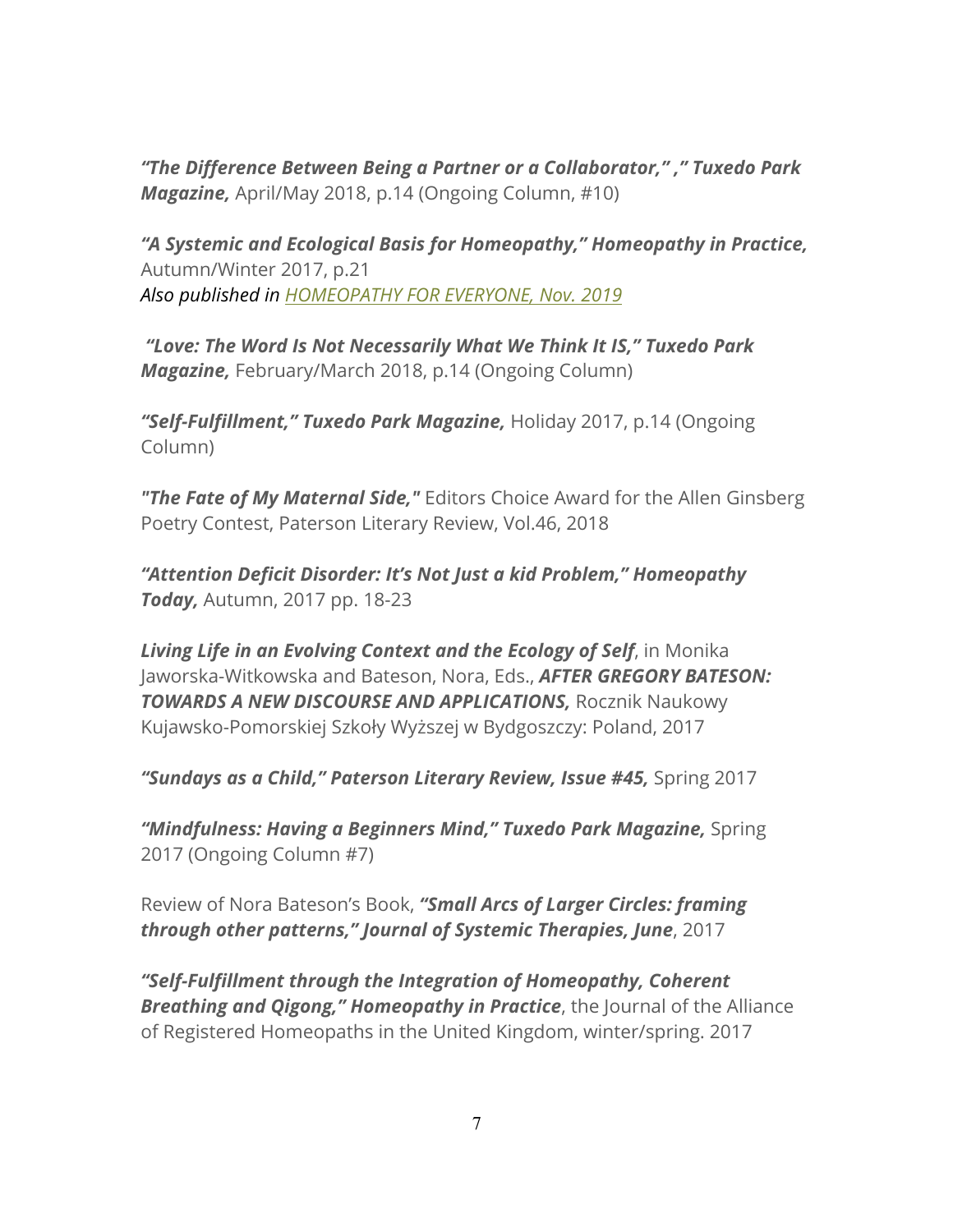*"Staying healthy by using your breath," Tuxedo Park Magazine*, Winter, 2016-17 (Ongoing Column #6)

*"What is Homeopathy," Tuxedo Park Magazine,* Fall, 2016 p. 45 (Ongoing Column #5)

*"The Gift Of Homeopathy," PTSD Journal,* Summer*,* 2016, p.18

*"Embracing Conflict," Tuxedo Park Magazine,* Spring, 2016, p.37 (Ongoing Column #4) *"Tis the Season to Forgive," Tuxedo Park Magazine,*  Winter, 2015-16, pp.44-45 (Ongoing Column #3)

*"Interview of Dr. Kenneth Silvestri," by Katja Schutt, Homeopathy For Everyone,* October 2015

*"ADD, Isn't Just a Kid Problem- It's Ours as Well," Tuxedo Park Magazine,* Fall, 2015 (Ongoing Column #2)

*"Determining Constitution and Temperament in Homeopathic Treatment Through the use of the Genogram," Homeopathy For Everyone, June, 2015* 

*"The Stress Factor and the Organic Supermarket," Tuxedo Park Magazine, Summer,* 2015 (Ongoing Column #1)

*"The Use of Temperaments in the Healing Process," Homeopathic Links*, 2015; 28(3):150-158

*"Be Systemic and Mindful: An Integrative Process of Homeopathy and Psychotherapy for Self-Fulfillment," California Homeopath*, 2014

*"Oh The Zen Like Great Falls," The Great Falls: An Anthology of Poems about Paterson, New Jersey,* Edited by Maria Mazziotti Gillan, published by the Poetry Center at Passaic County College, 2014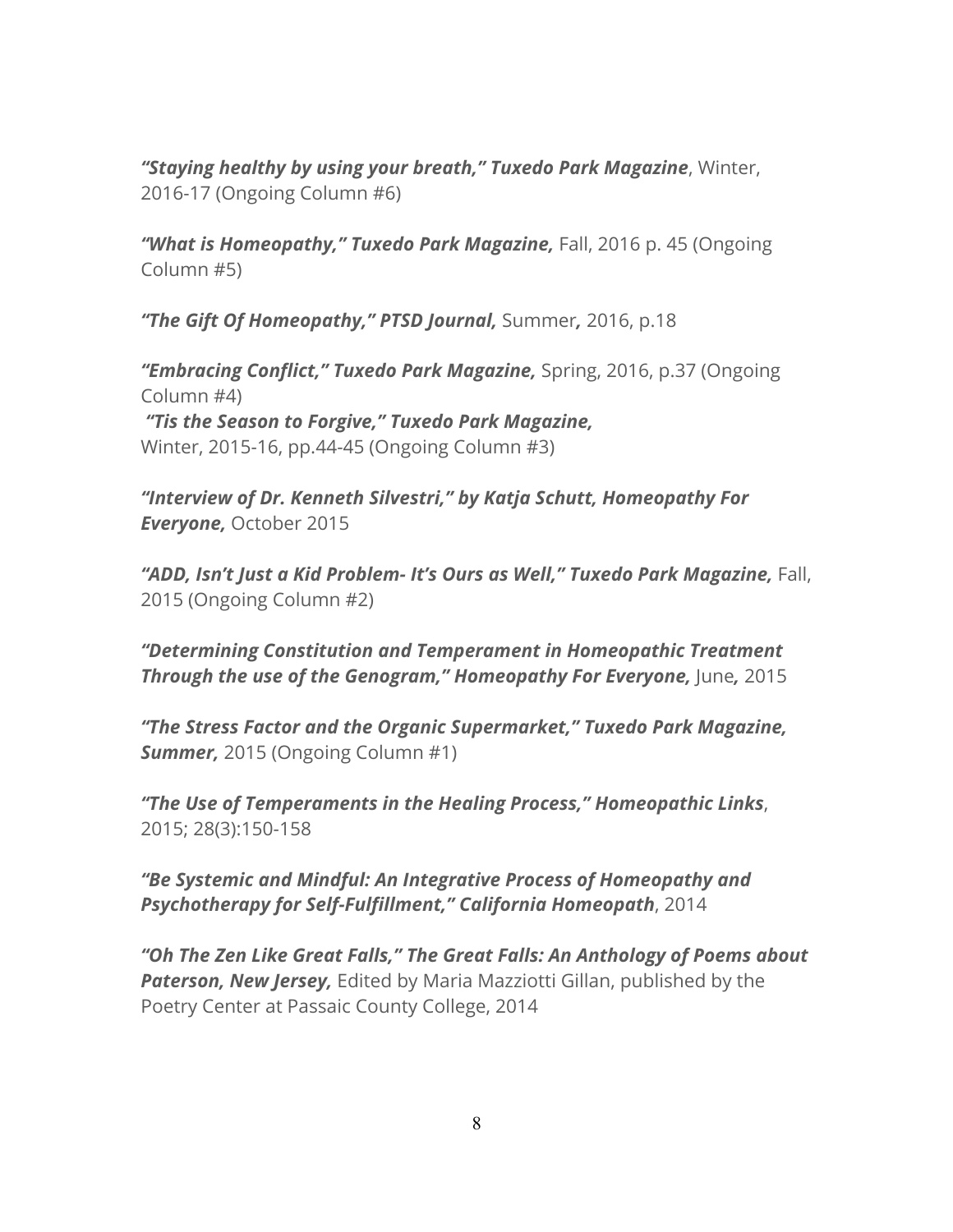*"Looking for Appreciation and Peace: Jane's Case and the use of an integrated process of Psychotherapy and Homeopathy," Homeopathy-4- Everyone Online Journal, July, 2013* 

*"Understanding How Context Moves Us and an Over Dependency On Content Sucks as a Means to Being Mindful," SelfGrowth.Com Online Newsletter, June, 2013* 

*"Exploring Psychology and Forgiveness in Homeopathic Treatment," The American Homeopath*, Volume 18, pages 92-95, December, 2012

**"Integrating Psychotherapy and Homeopathy: A means to determining the needs of the vital force,"** *Chapter in "Mental Health and Homeopathy***,"** published by Homeolinks, Stuttsgart,Germany; edited by Harry van der Zee and Christopher Johannes, 2010

**"Dialogue to an Ecology of Self Peace,"** *Forgive for Good Center*, Montclair, NJ, 2010

**"Sally's Story, Forgiving One's Self,"** *Pennsylvania Psychological Association website*, with Jed Rosen, Fred Luskin and Joanne Coyle, March 2010

**"Conflict and Forgiveness: For those who hate confrontation,"** *Going Bonkers Magazine*, September 30th, 2009, by Ken Silvestri, Ed.D. Frederic Luskin, Ph.D. and Jed Rosen.

**"Moving On and Forgiving,"** *SelfGrowth.com online newsletter*, September 2009 http://www.selfgrowth.com/articles/moving\_on\_and\_forgiving?#.

**"Learning Forgiveness,"** *Psychotherapy Networker*, September 2009

**"Forgiving Our Parents",** *Going Bonkers Magazine*, Summer 2009, By Fred Luskin, Ph.D., Jed Rosen, M.S.W. and Ken Silvestri, Ed.D.

**"Forgiveness Therapy for Couples"**, *International Hypnosis Research Institute***, online newsletter**, August 19, 2009 http://www.hypnosisresearchinstitute.org/index.cfm/2009/8/19/Forgiveness-Therapy-for-Couples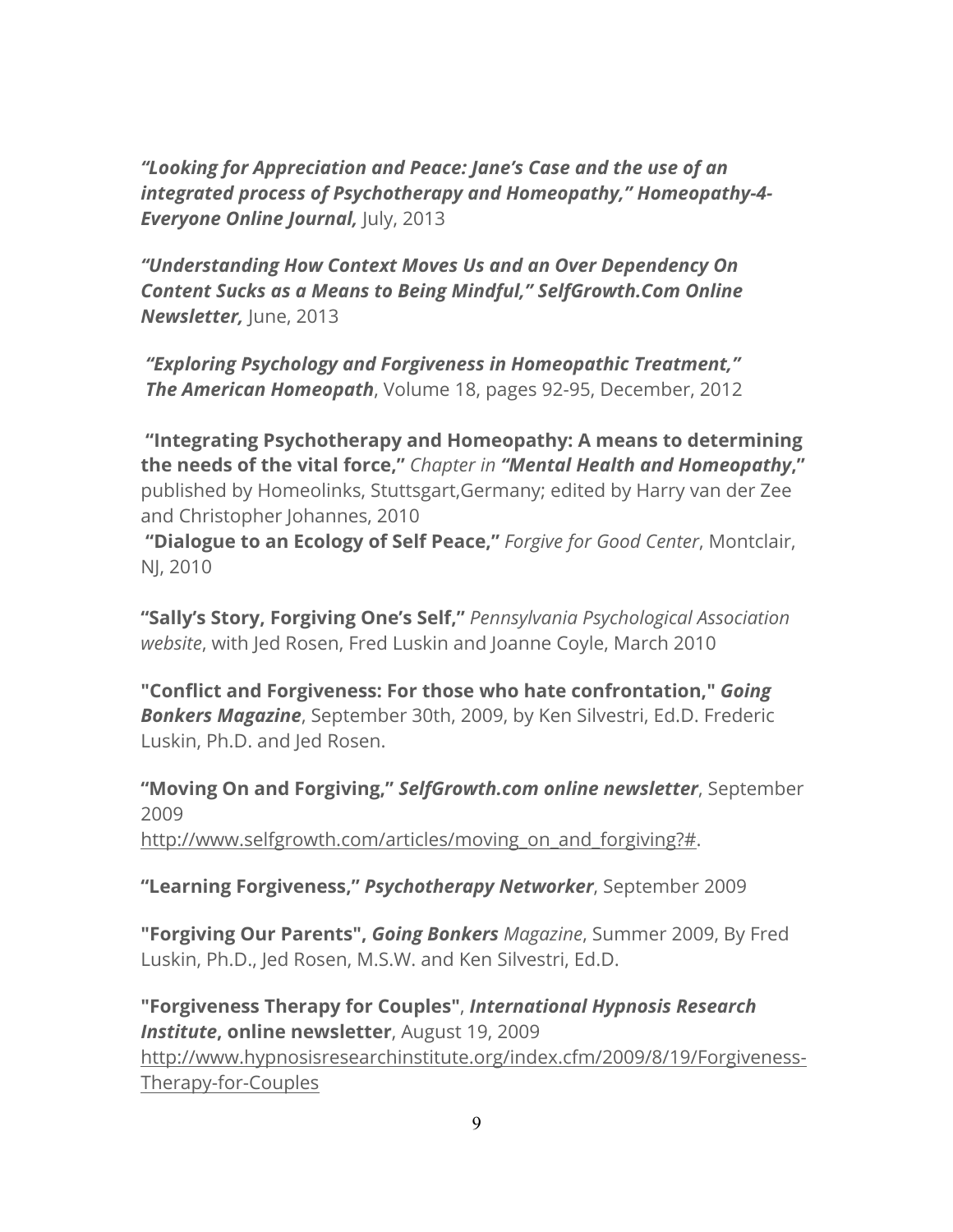**"Remedies for Forgiveness,"** *Homeopathy Today*, February 2009

**"Steps to an Ecology of Self: Implications for Homeopathy,"** *Homeopathic Links***,** Summer: Vol.21, 2008

**"The Joy and Wisdom of Systemic Thinking: Teaching and Understanding the Aesthetic,"** *The Journal of Systemic Therapies*, Spring 2007

**"Celebrating Homeopathy as an Ecological Process: A personal view,"** *Homeopathy Today*, June 2006

**"Homeopathic Case Taking from a Communication Perspective,"** *The American Homeopath*, 2005 edition

**"The Joy of Joining: The Wisdom and Need of Understanding the Aesthetic,"**

personal memory of Paul Byers (available on my web-site under selected articles, http://www.drkennethsilvestri.com ), 2005

**"Dreams, Symbols, and Homeopathy: Archetypal Dimensions of Healing,"** by Jane Cicchetti; reviewed by Kenneth Silvestri Ed.D in *Homeopathy Today* May/June 2004

**"The Art of Sustaining Change,"** *Simmillimum Journal*, Spring 2002

**"Homeopathy and Psychotherapy: Natural Partners,"** *Family Therapy News,* 

*January 2000*

**"Homeopathy, Aikido, and Systemic Psychotherapy,"** *American Family Therapy Newsletter,* Spring 2000

**"Homeopathy and Aikido,"** *Aikido Today Magazine*, #76, 1998

**"Family Therapy and Homeopathy"** *Family-School Collaboration Associates*, Morristown, NJ 1997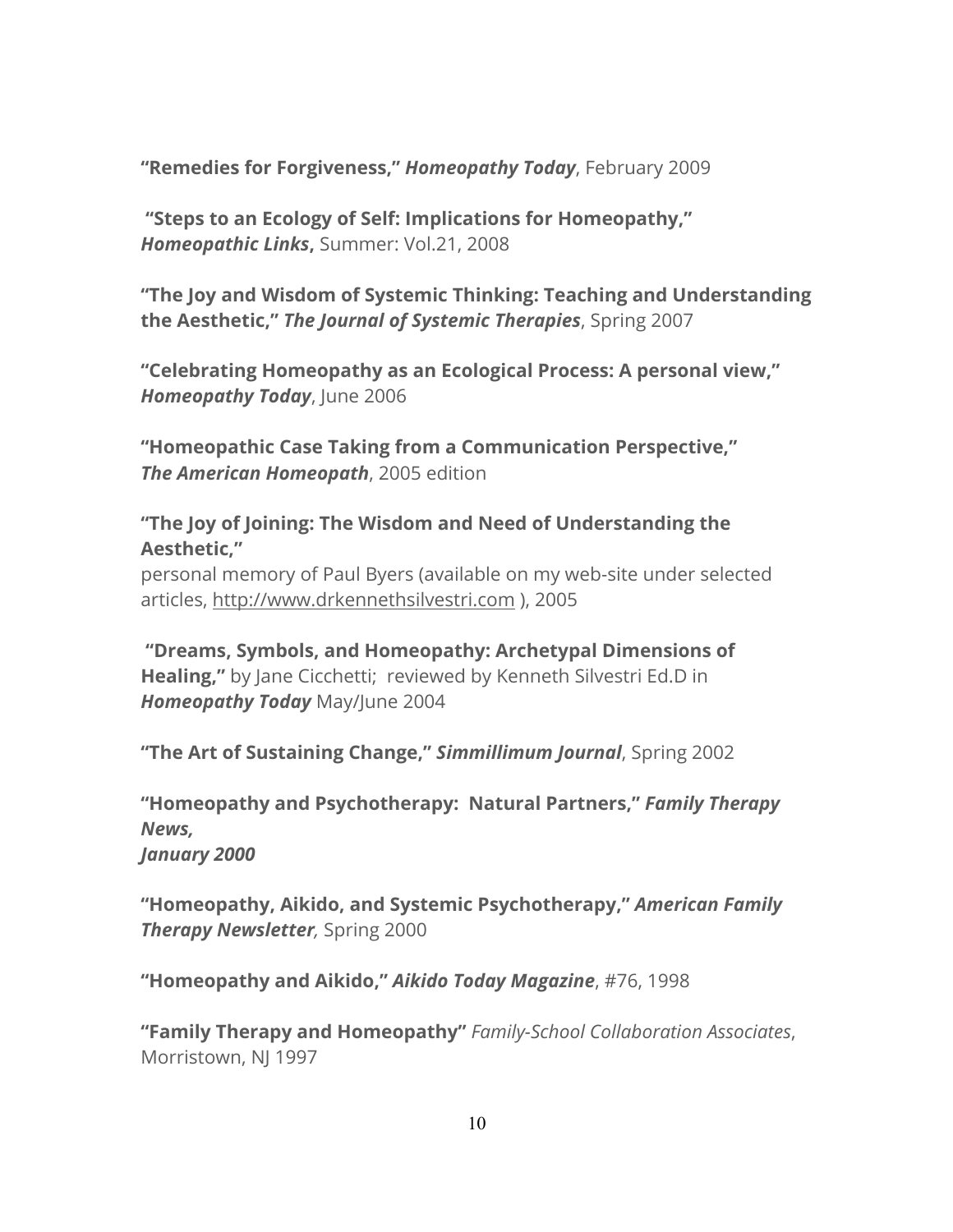**"Family-School-Community: Reform and Collaboration,**" *AFTA Newsletter*, Winter 1996-97, pp. 15-17, with C. Steinberger and E. Scambio

**"Collaboration and Reform",** *Family Therapy News*, December 1996, with C. Steinberger and E. Scambio

**"Get Schools and Families Together,"** *Star Ledger*, October 6, 1996, S. 10

**"How Parents Can Help Improve Their Children's School,"** *North Jersey Parent and Child,* April 1994

**"Connecting School, Family, and Community,"** *Family-School Collaboration Associates*, Morristown, NJ, 1993

**"Analysis and Assessment Of The Newark Literacy Campaign's Adult Tutorial Reading Program: A Report To The Ford Foundation,"** with Gordon Darkenwald,: *Newark Literacy Campaign, Inc.*, Newark, NJ (Ford Foundation Grant #915-0298), also ERIC: ED 354366, 1992 **"Families and Schools: Beyond the Bake Sale,"** *School Leader,* January 1991

**"Parent Involvement Goes To School: New Jersey's Public Policy and Schools Program:** *Equity and Choice*, Winter 1991

**"Toward A Partnership for School Improvement,"** *chapter in a book on School Change*, published by Network, Andover, MA, 1991

**"Preliminary Evaluation Report,"** (with Gordon Darkenwald), *Newark Literacy Campaign*, Newark, NJ, 1990

**"Beyond The PTA,"** *Making A Difference*, November 1989

**"Educating Parents for a Larger Role in School Improvement,"** *Educational Leadership***,** vol. 47, #2, October, 1989

**"Need to Widen School Context,"** *The Family Therapy News*, Spring 198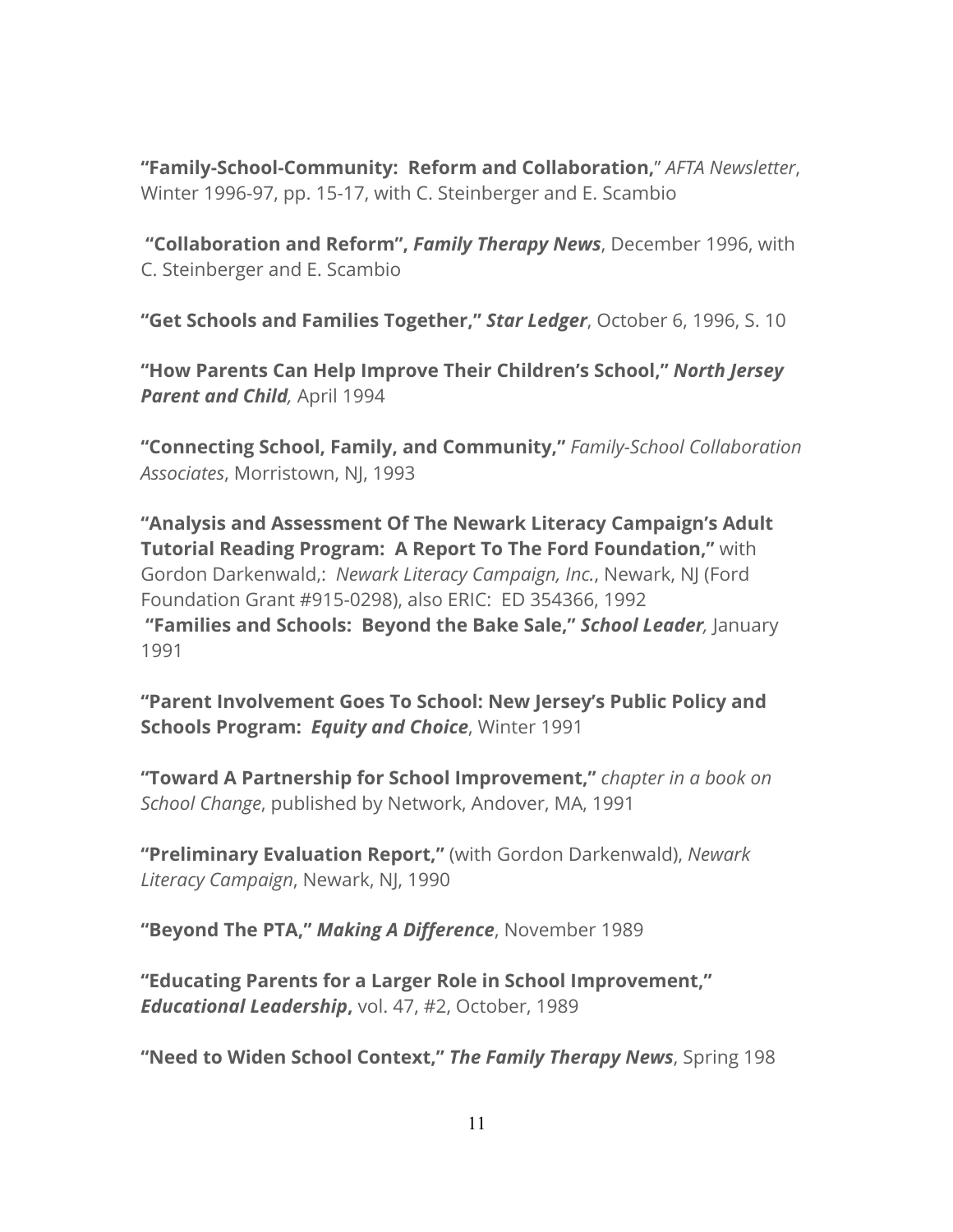**"Reclaiming the Urban High School Through Collaborative Planning,"** *Educational Viewpoints,* Spring 1989

**"Preparing Parents to Make A Difference,"** *School Leader*, March 1988 **"Public Education,"** *Citizen's Guide to Municipal Government, Center for Analysis of Public Issues, Princeton, NJ*, 1988, co-authored with Herb Green

**"Empowering Parents For School Improvement,"** *paper for the NJ Institute for Citizen Involvement in Education, Rutgers University Graduate School of Education*, New Brunswick, NJ, 1988, with Norm Fruchter and Herb Green

**"Family-School Counseling: An Approach to Resolving School Related Problems,"** *paper for the Regional Curriculum Service Unit – North*, East Orange, NJ, 1988

**"The Interfacing of Systems,"** *Continuing the Conversation*, Summer 1988

**"K-12 Education as a Community Activity: A Framework for Home-School Collaboration,"** *Community Education Journal*, July 1987, with Elena Scambio

**"Stories, Ecology and School Improvement: A Suggested Framework for Beginning School Improvement,"** *paper for the Academy for Educational Development*, NY, NY, 1987

**"Home and School Relations: A Forum for a Healthy Community,"** *N.J.S.A. Perspective*, Spring, 1987, with Elena Scambio; also appeared in the *Star Ledger*, January 25, 1987

**At-Risk Youth: A Resource Packet**, **Andover, MA**, *The Regional Laboratory for Educational Improvement of the Northeast and Islands,* 1987

# **"The Re-Emergence of Alternative Education: Some Lessons,"** *Equity and Choice*,

Fall 1986, also published as a *N.J.E.A. Paper*, 1986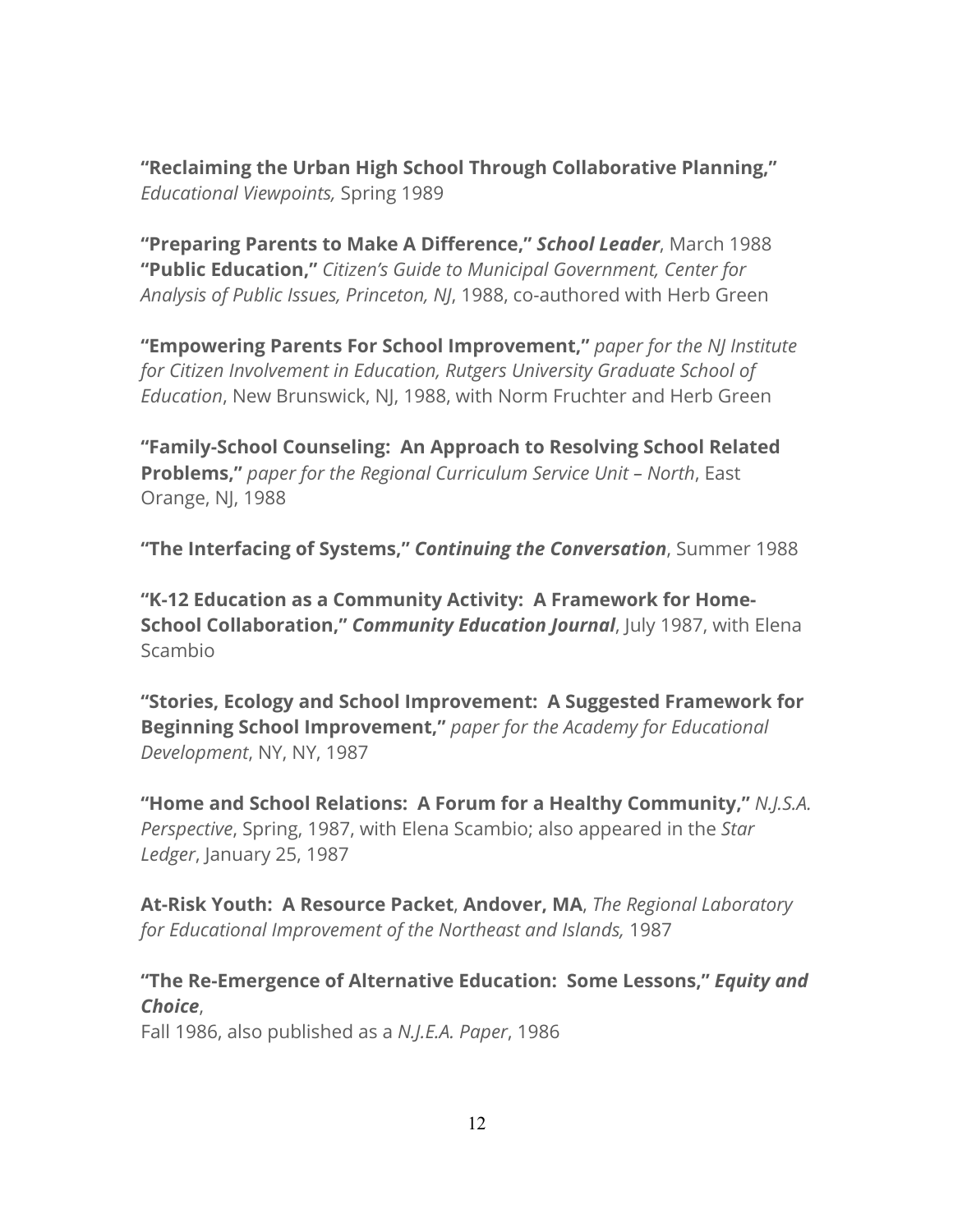**"School Improvement and the Role of the Family,"** *Scholar and Educator*, Fall, 1986 (originally presented at the annual *Council on Family Relations Conference*, Princeton, NJ, 1984)

**"Family and School Cooperation,"** *paper presented at the Society of Educators and Scholars annual conference*, Fairleigh Dickinson University, Teaneck, NJ, 1985

**"Public Policy and Public Schools: A Training Program for Parents,"** *Urban Education*, July, 1985, with Norm Fruchter and Herb Green

**"Concerns About the Effective Schools Movement,"** *paper for the Essex County Office of Education,* East Orange, NJ, 1985 **"Humanizing School Improvement,"** *School Leader*, October 1984

**Public Policy and Public Schools: A Training Program, Trenton, NJ**, *Schoolwatch, Inc.,* 1983

**"The Single Parent Family Issue: A Need for Schools to Refocus on Family Patterns,"** *Educational Viewpoints*, vol. 2, #2, 1982

**Parent and Community Involvement: A Planning and Training Guide For Improving Home-School Relations, Morris Plains, NJ,** *Educational Improvement Center-North,* East Orange, NJ, 1982

**"The Paradox in School-Community Relations,"** *Star Ledger*, June 21, 1981

**The School-Community Education Paradox (Doctoral Dissertation),** *Teachers College, Columbia University,* New York, NY, 1981, (*Dissertation Abstracts International, vol. 42, #52, 1981*)

**"Revitalizing American Educational Reform,"** *Community Education Journal,* April 1980

**"Theoretical Conflicts Between 'School' and Community Education: A Basis for Understanding Structural Change,"** *paper presented for the annual Community Education Conference,* Boston, MA, 1979